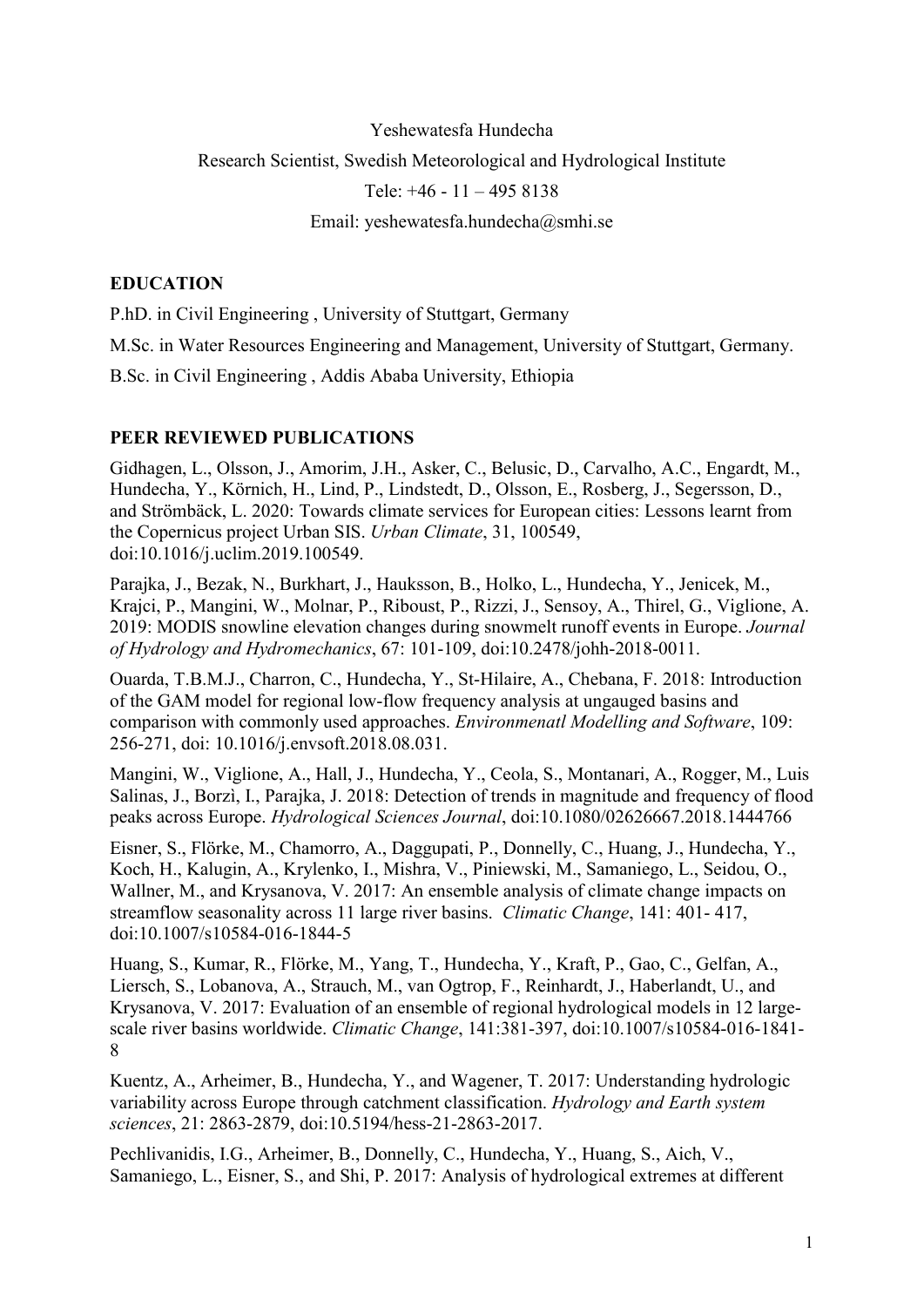hydro-climatic regimes under present and future conditions. Climatic Change, 141:467-481, doi:10.1007/s10584-016-1723-0

Falter, D., Dung, N.V., Vorogushyn, S., Schröter, K., Hundecha, Y., Kreibich, H., Apel, H., Theisselmann, F., and Merz, B. 2016: Continuous, large-scale simulation model for flood risk assessments: proof-of-concept. Journal of Flood Risk Management, 9: 3-21, doi:10.1111/jfr3.12105

Hundecha, Y., Sunyer, M.A., Lawrence, D., Madsen, H., Willems, P., Buerger, G., Kriauciuniene, J., Loukas, A., Martinkova, M., Osuch, M., Vasiliades, L., von Christierson, B., Vormoor, K, and Yuecel, I. 2016: Inter-comparison of statistical downscaling methods for projection of extreme flow indices across Europe. Journal of Hydrology, 541: 1273-1286, doi:10.1016/j.jhydrol.2016.08.033

Hundecha, Y., Arheimer, B., Donnelly, C., and Pechlivanidis, I. 2016: A regional parameter estimation scheme for a pan-European multi-basin model. Journal of Hydrology: Regional Studies, 6: 90-111, doi:10.1016/j.ejrh.2016.04.002

Falter, D., Schroter, K., Dung, NV., Vorogushyn, S., Kreibich, H., Hundecha, Y., Apel, H., and Merz, B. 2015: Spatially coherent flood risk assessment based on long-term continuous simulation with a coupled model chain. Journal of Hydrology, 524: 182-193, doi:10.1016/j.jhydrol.2015,02.021

Sunyer, M.A., Hundecha, Y., Lawrence, D., Madsen, H., Willems, P., Martinkova, M., Vormoor, K., Burger, G., Hanel, M., Kriauciuniene, J., Loukas, A., Osuch, M., and Yucel, I. 2015: Inter-comparison of statistical downscaling methods for projection of extreme precipitation in Europe. Hydrology and Earth System sciences, 19: 1827-1847, doi: 10.5194/hess-19-1827-2015

Ceola, S., Arheimer, B., Baratti, E., Bloeschl, G., Capell, R., Castellarin, A., Freer, J., Han, D., Hrachowitz, M., Hundecha, Y., Hutton, C., Lindstrom, G., Montanari, A., Nijzink, R., Parajka, J., Toth, E., Viglione, A., and Wagener, T. 2015: Virtual laboratories: new opportunities for collaborative water science. Hydrology and Earth System Sciences, 19: 2101-2117. doi: 10.5194/hess-19-2101-2015

Nied, M., Pardowitz, T., Nissen, K., Ulbrich, U., Hundecha Y., and Merz, B. 2014: On the relationship between hydro-meteorological patterns and flood types. Journal of Hydrology, 519: 3249-3262, doi: 10.1016/j.jhydrol.2014.09.089

Nied, M., Hundecha, Y., and Merz, B. 2013: Flood-initiating catchment conditions: A spatiotemporal analysis of large-scale soil moisture patterns in the Elbe river basin. Hydrology and Earth system sciences, 17: 1401-1414.

Hundecha, Y., and Merz, B. 2012: Exploring the relationship between changes in climate and floods using a model-based analysis. Water Resources research, 48, W04512, doi:10.1029/2011WR010527.

Merz, B., Vorogushyn, S., Uhlemann, S., Delgado, J., and Hundecha, Y. 2012: More efforts and scientific regour are needed to attribute trends in flood time series: Opinion paper. Hydrology and Earth system sciences, 16: 13791387, doi: 10.5194/hess-16-1379-2013

Klein, B., Pahlow, M., Hundecha, Y., and Schumann, A. 2010: Probability analysis of hydrological loads for the design of flood control systems using copulas. Journal of Hydrologic Engineering, 5 (15): 360-369, doi: 10.1061/\_ASCE\_HE.1943-5584.0000204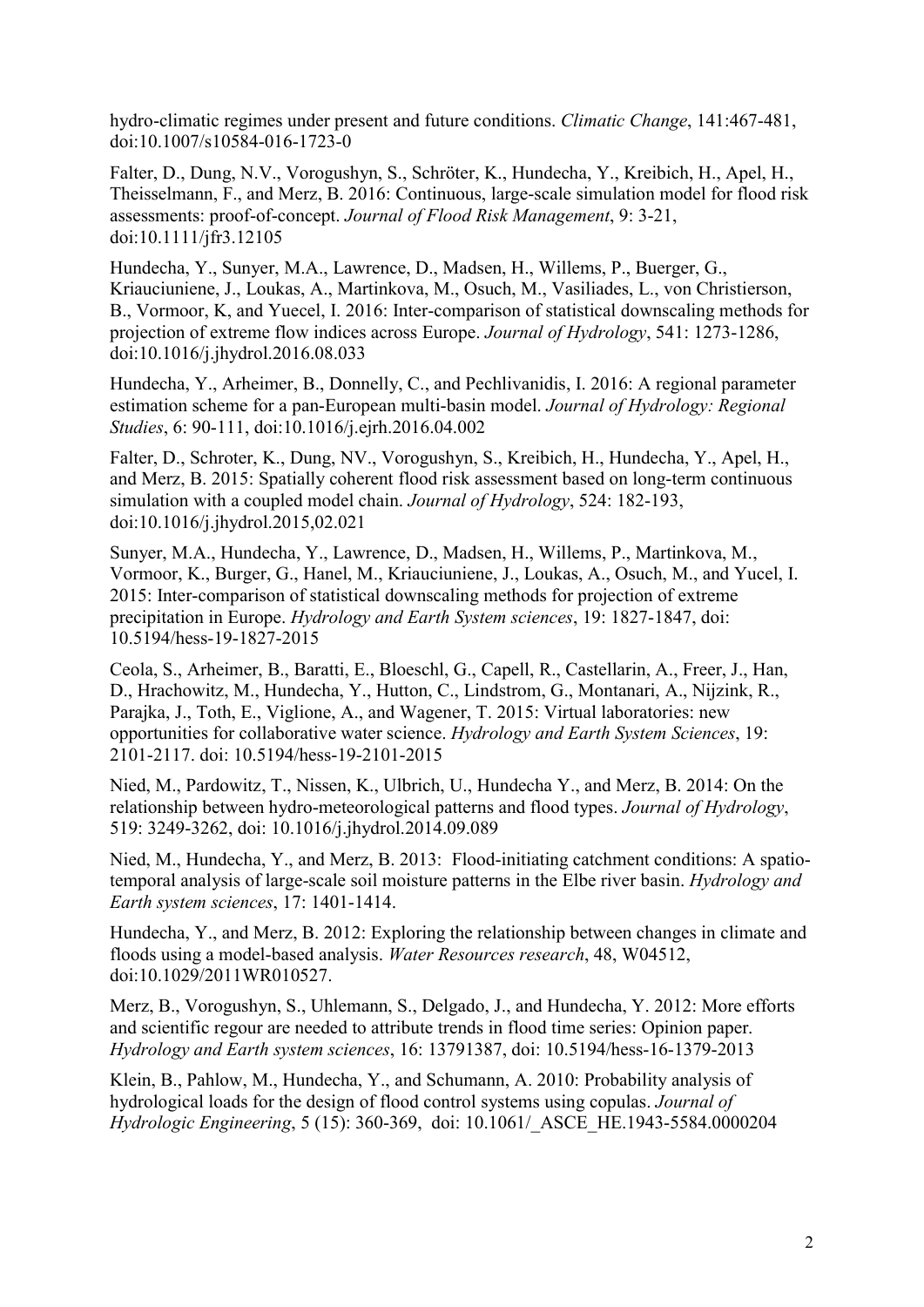Hundecha, Y., Pahlow, M., and Schumann, A. 2009: Modeling of daily precipitation at multiple locations using a mixture of distributions. Water Resources Research 45, W12412, doi:10.1029/2008WR007453

Hundecha, Y., Ouarda, T.B.M.J., and Bárdossy, A. 2008: Regional estimation of parameters of a rainfallrunoff model at ungauged catchments using 'spatial' structures of the parameters within a canonical physiographic-climatic space. Water Resources Research, 44, W01427, doi:10.1029/2006WR005439

Hundecha, Y., St-Hilaire, A., Ouarda, T.B.M.J., El Adlouni, S., and Gachon, P. 2008. A nonstationary extreme value analysis for the assessment of changes in extreme annual wind speed over the Gulf of St. Lawrence, Canada. Journal of Applied Meteorology and Climatology, 47(11): 2745-2759, doi : 10.1175/2008JAMC1665.1

Hundecha, Y., and Bárdossy, A. 2008: Statistical Downscaling of Extremes of Daily Precipitation and Temperature and Construction of their Future Scenarios. International Journal of Climatology, 28: 589610 , doi: 10.1002/joc.1563

Schmidli, J., Goodess, C., Frei, C., Haylock, M., Hundecha, Y., Ribalaygua, J., and Schmith, T. 2007: Statistical and Dynamical Downscaling of Precipitation: An Evaluation, Intercomparison, and Scenarios for the European Alps. Journal of Geophysical Research, 112, D04105, doi:10.1029/2005JD007026.

Bronstert, A., Bárdossy, A., Bismuth, C., Buiteveld, H., Disse, M., Engel, H., Fritsch, U., Hundecha, Y., Lammersen, R., Niehoff, D., and Ritter, N. 2007: Multi-scale modelling of land-use change and river training effects on floods in the Rhine basin. River Research and Applications, 23(10): 1102-1125.

Hundecha, Y., and Bárdossy, A. 2005: Trends in daily precipitation and temperature extremes across western Germany in the 2nd half of the 20th century. International Journal of Climatology, 25: 11891202.

Hundecha, Y., and Bárdossy, A. 2004: Modelling of the effect of land use changes on the runoff generation of a river basin through parameter regionalization of a watershed model. Journal of Hydrology, 292: 281-295

Hundecha, Y., Bárdossy, A., and Theissen, H.W. 2001: Development of a Fuzzy logic-based rainfall-runoff model. Hydrological Sciences Journal, 46(3):363-376

## BOOK CHAPTERS AND NON-ISI PUBLICATIONS

Merz, B., Apel, H., Nguyen, D., Falter, D., Guse, B., Hundecha, Y., Kreibich, H., Schröter, K., and Vorogushyn S. 2018. From precipitation to damage: A coupled model chain for spatially coherent, large-scale flood risk assessment. –In: Schumann, Guy J-P., Bates, P.D., Apel, H., Aronica, G.T. (Eds.), Global flood hazard: applications in modeling, mapping, and forecasting, Geophysical monographs, 233:169-183.

Merz, B., Apel, H., Dung, N.V., Falter, D., Hundecha, Y., Kreibich, H., Schröter, K., and Vorogushyn, S. 2016: Large-scale flood risk assessment using a coupled model chain. E3S Web of Conferences, 7, 11005, doi:10.1051/e3sconf/20160711005

Merz, B., Kudzewicz, Z.W., Delgado, J., Hundecha, Y., and Kreibich, H. 2012: Detection and attribution of changes in flood hazard and risk. –In: Kundzewicz, Z.W. (Ed.), Changes in Flood Risk in Europe, CRC Press – 544 pp